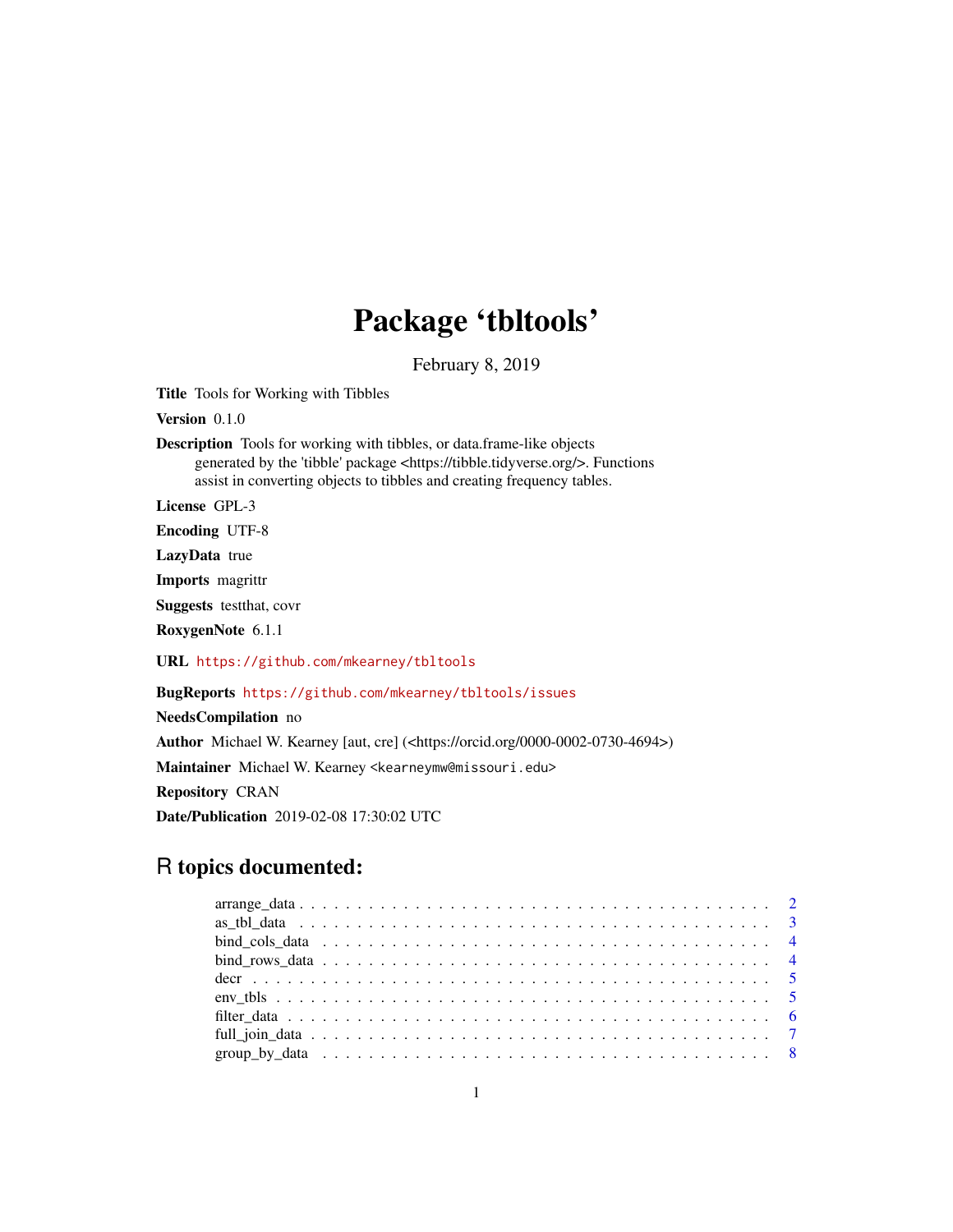# <span id="page-1-0"></span>2 arrange\_data

| $group_by_data_grows \dots \dots \dots \dots \dots \dots \dots \dots \dots \dots \dots \dots \dots \dots \dots$ | $\overline{9}$ |
|-----------------------------------------------------------------------------------------------------------------|----------------|
|                                                                                                                 |                |
|                                                                                                                 |                |
|                                                                                                                 |                |
|                                                                                                                 |                |
|                                                                                                                 |                |
|                                                                                                                 |                |
|                                                                                                                 |                |
|                                                                                                                 |                |
|                                                                                                                 |                |
|                                                                                                                 |                |
|                                                                                                                 |                |
|                                                                                                                 |                |
|                                                                                                                 |                |
|                                                                                                                 |                |

#### **Index** 2008 **[19](#page-18-0)99**

arrange\_data *Arrange rows*

# Description

Arrange rows via descending or ascending column values

#### Usage

```
arrange_data(.data, ...)
```
# Arguments

| .data                   | data frame                                                                      |
|-------------------------|---------------------------------------------------------------------------------|
| $\cdot$ $\cdot$ $\cdot$ | One or more unquoted names of columns on which to arrange the rows. If          |
|                         | none are supplied, the data are returned as is. By default, ordering is done in |
|                         | ascending order. To ordr in descending order, use decr on desired variable(s).  |

# Value

Rearranged data frame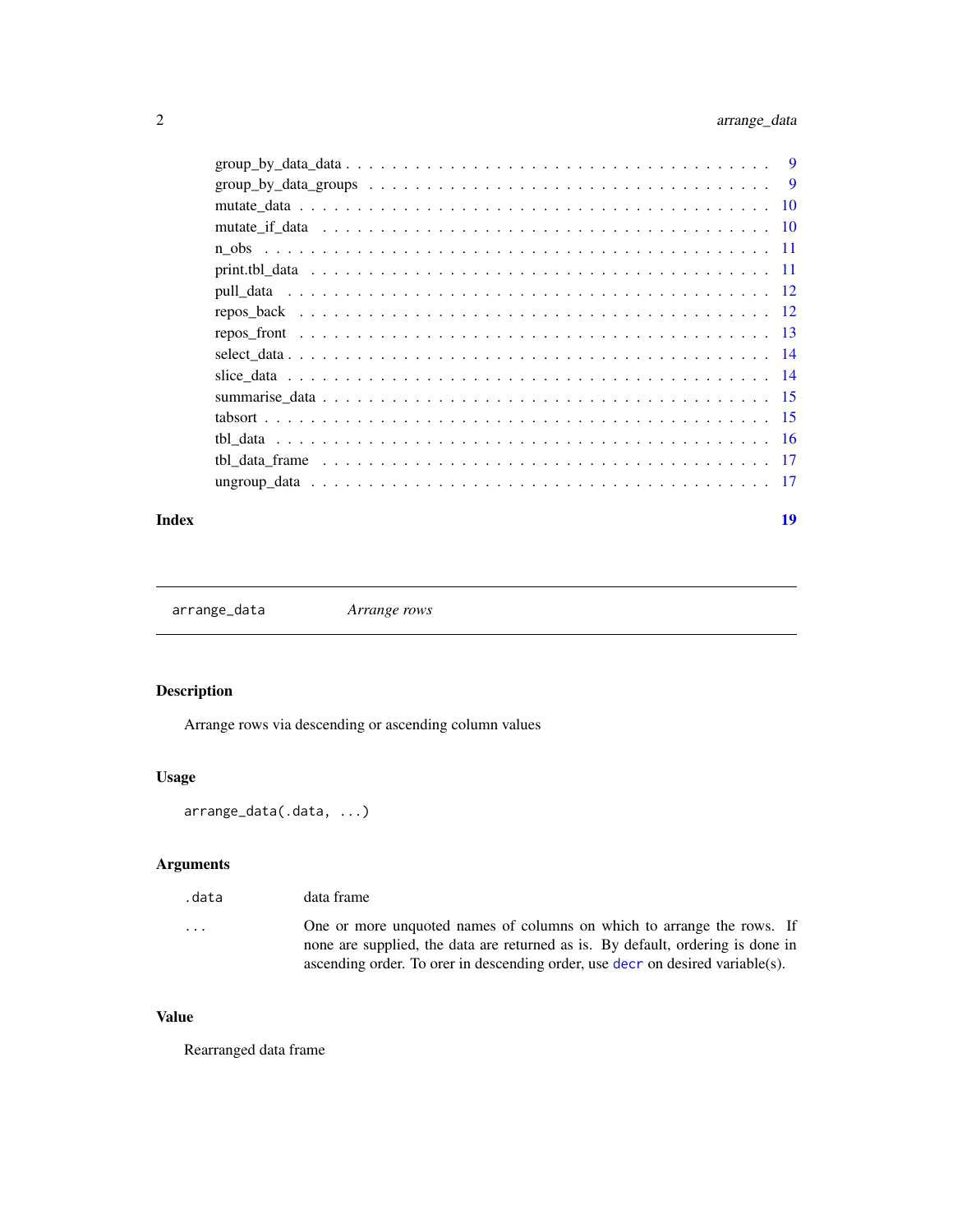#### <span id="page-2-0"></span>as\_tbl\_data 3

### Examples

```
## data frame to arrange
dat <- data.frame(
 a = c(rep("a", 3), rep("b", 3), rep("c", 4)),b = c(3, 3, 2, 8, 8, 1, 5, 5, 9),c = c(-1, 0, 0, -5, 0, 2, -2, -4, 1, 0),stringsAsFactors = FALSE
)
## arrange by one column
arrange_data(dat, a)
## arrange by multiple columns
arrange_data(dat, decr(a), b, c)
```
as\_tbl\_data *as\_tbl\_data*

#### Description

Converts data objects to tibbles.

#### Usage

```
as_tbl_data(x, row_names = FALSE)
```
#### Arguments

|           | Data frame or data frame-like input.                                            |
|-----------|---------------------------------------------------------------------------------|
| row names | Logical indicating whether to convert non-null row names into the first column. |

```
## data with row names
d \leq - data.frame(x = rnorm(5), y = rnorm(5), row.names = letters[1:5])
## convert to tibble
as_tbl_data(d)
## convert to tibble and create row_names variable
as_tbl_data(d, row_names = TRUE)
```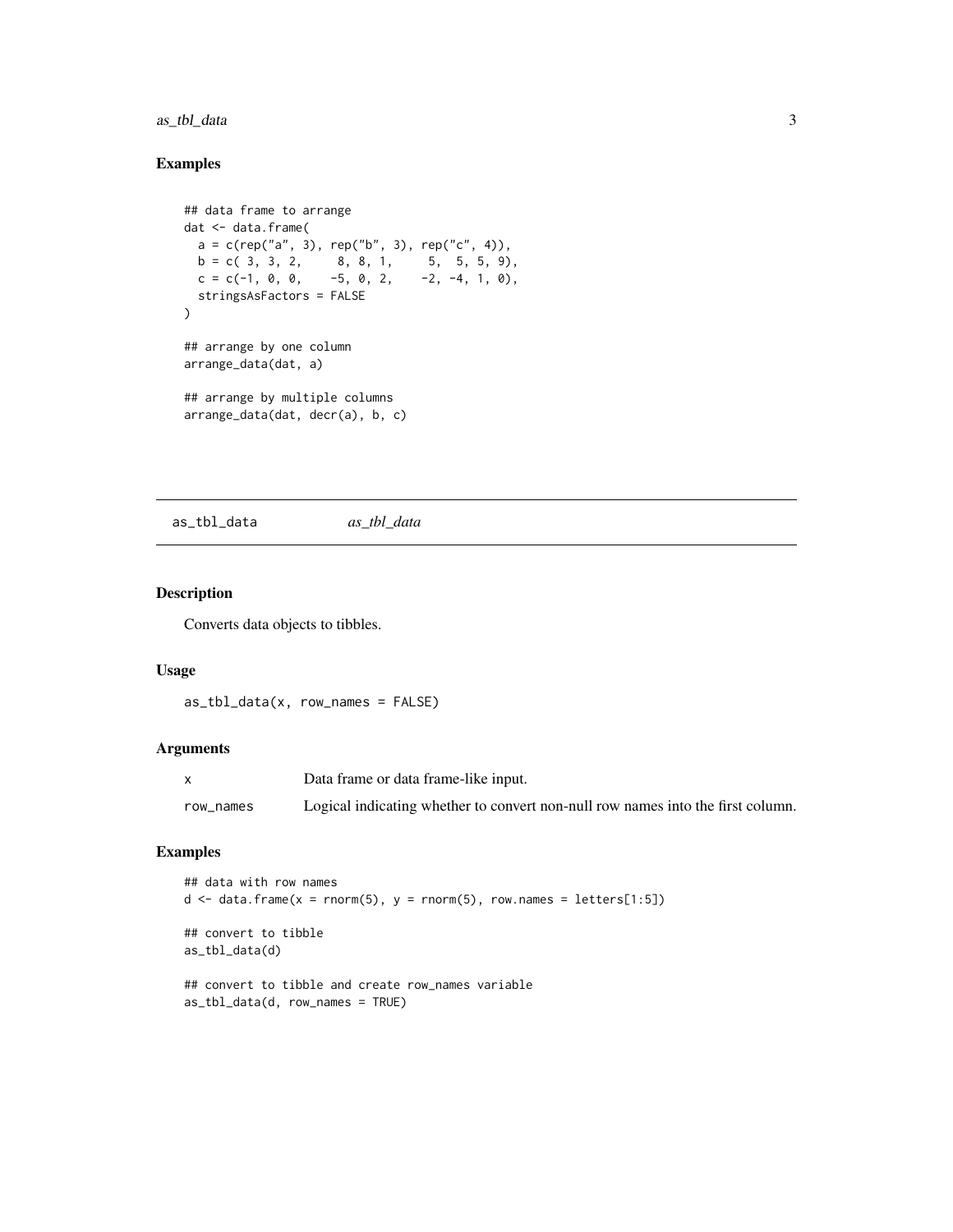<span id="page-3-0"></span>bind\_cols\_data *Bind columns*

#### Description

Bind together the columns of two or more data frames.

#### Usage

```
bind_cols_data(...)
```
#### Arguments

... Data frames

#### Value

Single data frame with combined columns

bind\_rows\_data *Bind rows*

#### Description

Convenient wrapper around [do.call\(](#page-0-0)"rbind", ...) that (a) sets the 'quote' argument to TRUE and (b) fills data frames with missing columns with NAs of the appropriate class.

#### Usage

bind\_rows\_data(..., fill = FALSE)

#### Arguments

| $\ddot{\phantom{0}}$ | Input data frames or list of data frames                                                  |
|----------------------|-------------------------------------------------------------------------------------------|
| fill                 | Logical indicating whether to fill missing columns in data frames with missing<br>values. |

### Value

The list collapsed into a single data frame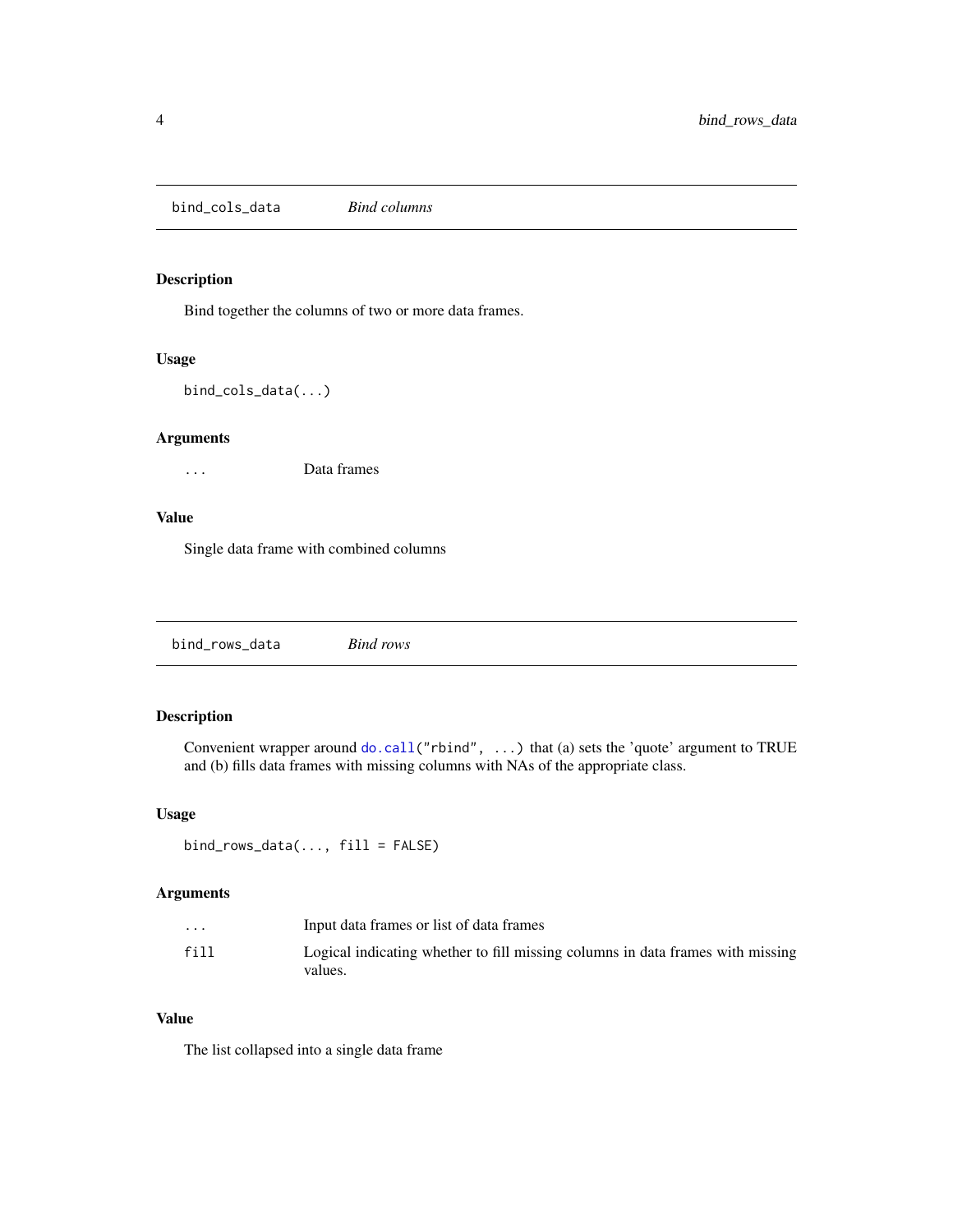<span id="page-4-0"></span>decr 5

### Examples

```
## list of data frames with inconsistent columns
x <- as_tbl_data(mtcars[1:3, ])
xx < - xxx$y <- "a"
l <- list(x, xx, mtcars)
## bind rows and fill missing columns with NAs
bind_{rows\_data}(1, fill = TRUE)
```
<span id="page-4-1"></span>decr *Decreasing order*

#### Description

Arranges vector in descending order

#### Usage

decr(x)

# Arguments

x Input vector

# Value

Reordered vector

#### Examples

## decreasing 1:10 decr(1:10)

| env tbls | Convert all data frames in environment into tibbles |
|----------|-----------------------------------------------------|
|----------|-----------------------------------------------------|

#### Description

Converts data frames found in a given environment into tibbles (tbl\_df)

#### Usage

env\_tbls(env = globalenv(), row\_names = TRUE)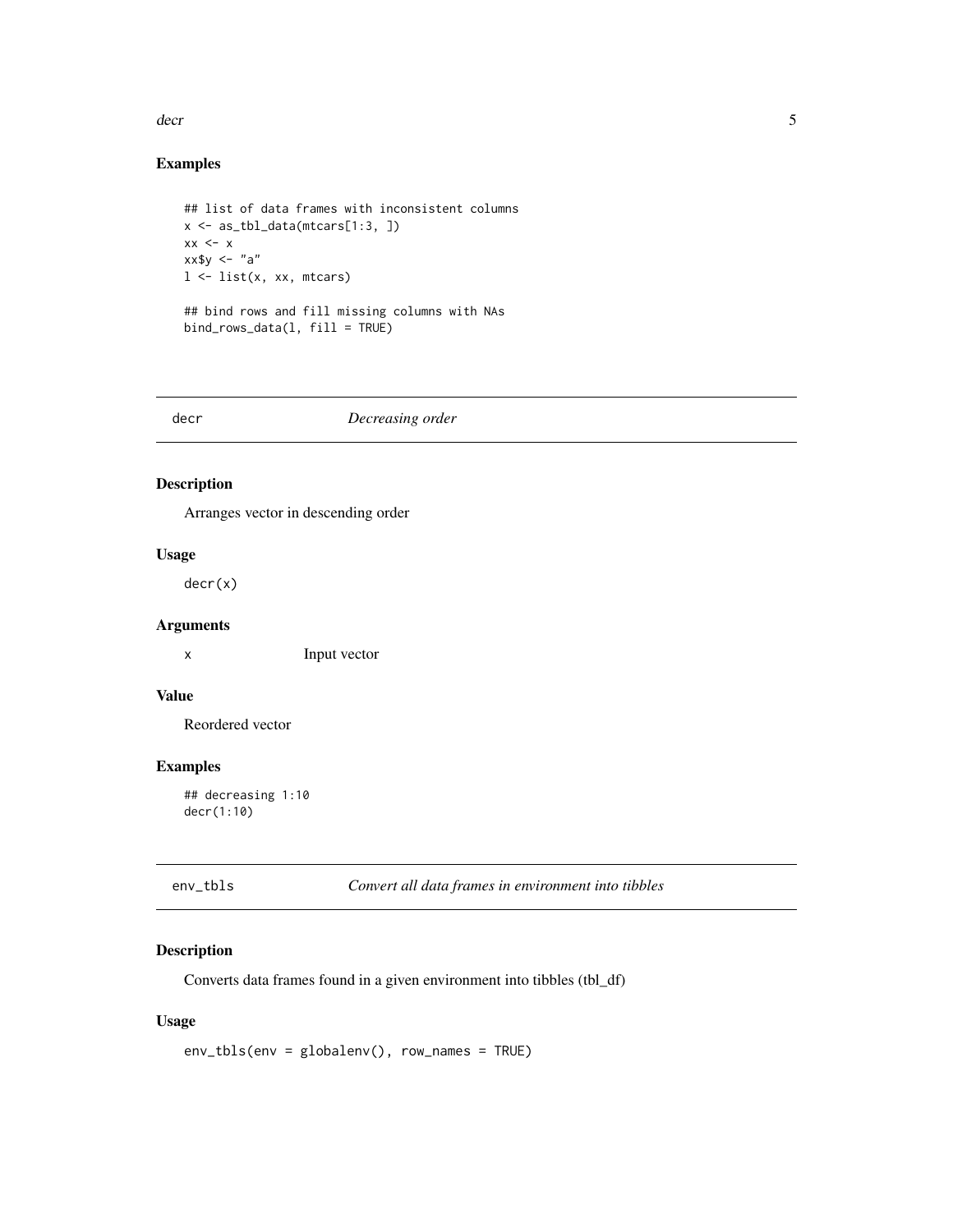#### <span id="page-5-0"></span>**Arguments**

| env       | Name of environment from which data frames should be converted to tibbles.<br>Defaults to global environment. |
|-----------|---------------------------------------------------------------------------------------------------------------|
| row names | Logical indicating whether to create a row names variable if non-auto row names<br>are found.                 |

#### Value

The function will print messages when converting occurs and it will print a final completion message, but otherwise returns nothing.

#### Examples

```
## data with row names
d \leq - data.frame(x = rnorm(5), y = rnorm(5), row.names = letters[1:5])
## convert data frames in global environment to tibbles
env_tbls()
```
filter\_data *Filter rows*

#### Description

Filter rows via integer/numeric position or logical vector

#### Usage

filter\_data(.data, ...)

#### Arguments

.data Data frame or two dimensional array

... Each argument/expression should should evaluate and reduce down to an integer (row number) or logical vector. The filter will keep all row numbers that appear in all evaluated expressions (commas are the equivalent to &. Row numbers higher than what exists in x will be ignored. Any numeric vector must be either all positive or all negative (excludes). This function uses non-standard evaluation–users can refer to column names without quotations.

#### Value

Sliced/filtered data frame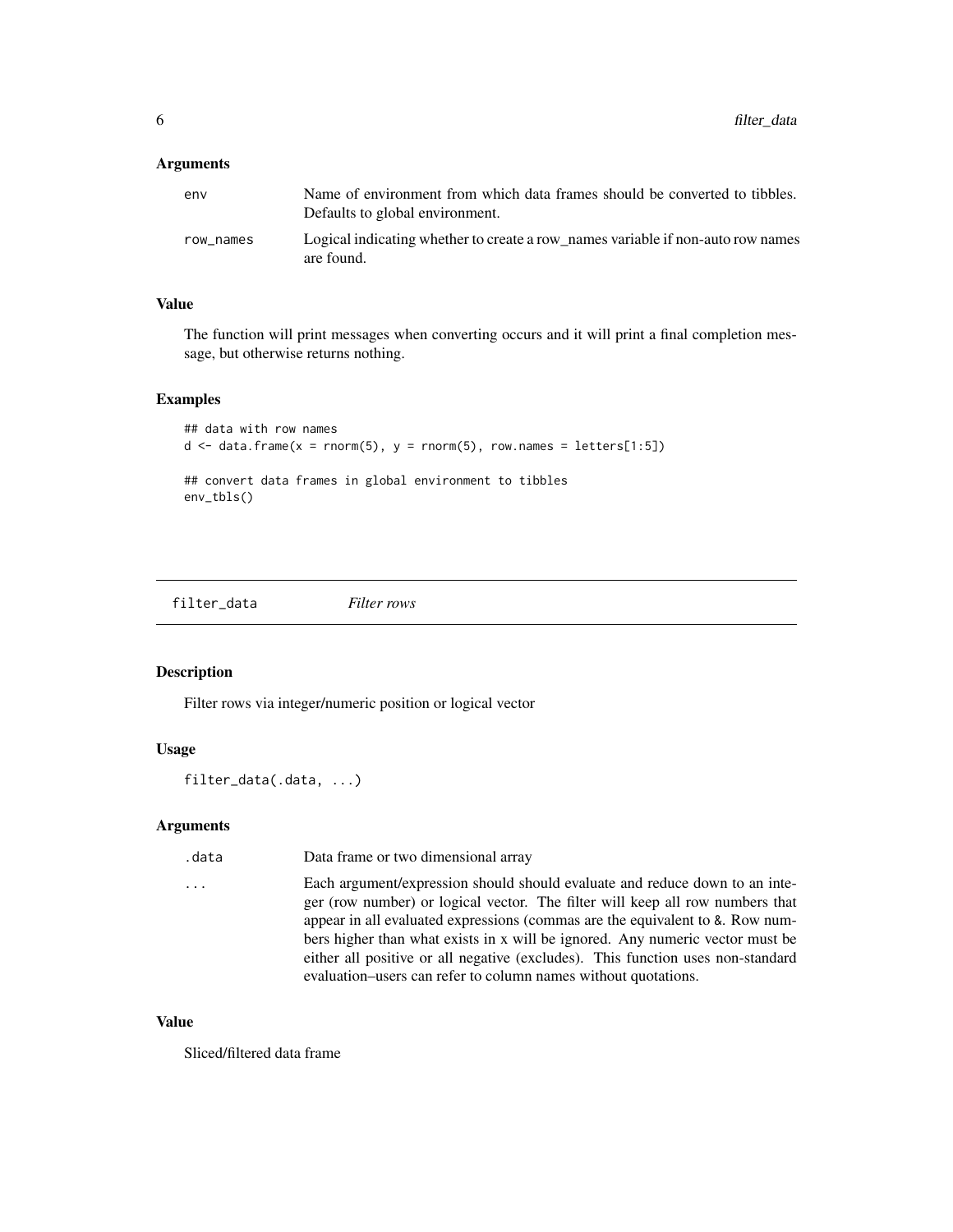#### <span id="page-6-0"></span>full\_join\_data 7

#### Examples

```
set.seed(12)
d <- data.frame(
 mpg = rnorm(100, 25, 3),
  gear = sample(3:6, 100, replace = TRUE),
  vs = sample(0:1, 100, replace = TRUE),stringsAsFactors = FALSE
)
filter_data(d, mpg > 30)
filter_data(d, !mpg < 30)
filter_data(d, mpg > 30, !mpg < 30)
filter_data(d, mpg > 30, gear == 4)
filter_data(d, mpg > 30 | gear == 4, vs == 1)
```
full\_join\_data *Joins*

#### Description

Full join: join two data frames preserving all possible information

Left join: Join two data frames by matching the second (right) data frame to the left (first) such that the structure of the first (left) data frame is preserved

Right join: Join two data frames by matching the first (left) data frame to the right (second) such that the structure of the second (right) data frame is preserved

#### Usage

full\_join\_data(x, y, by = NULL)

 $left\_join\_data(x, y, by = NULL)$ 

right\_join\_data(x, y, by = NULL)

#### Arguments

| x  | Left or first data frame                         |
|----|--------------------------------------------------|
| ν  | Right or second data frame                       |
| bν | Name (character) of variable(s) on which to join |

# Value

Joined (merged) data frame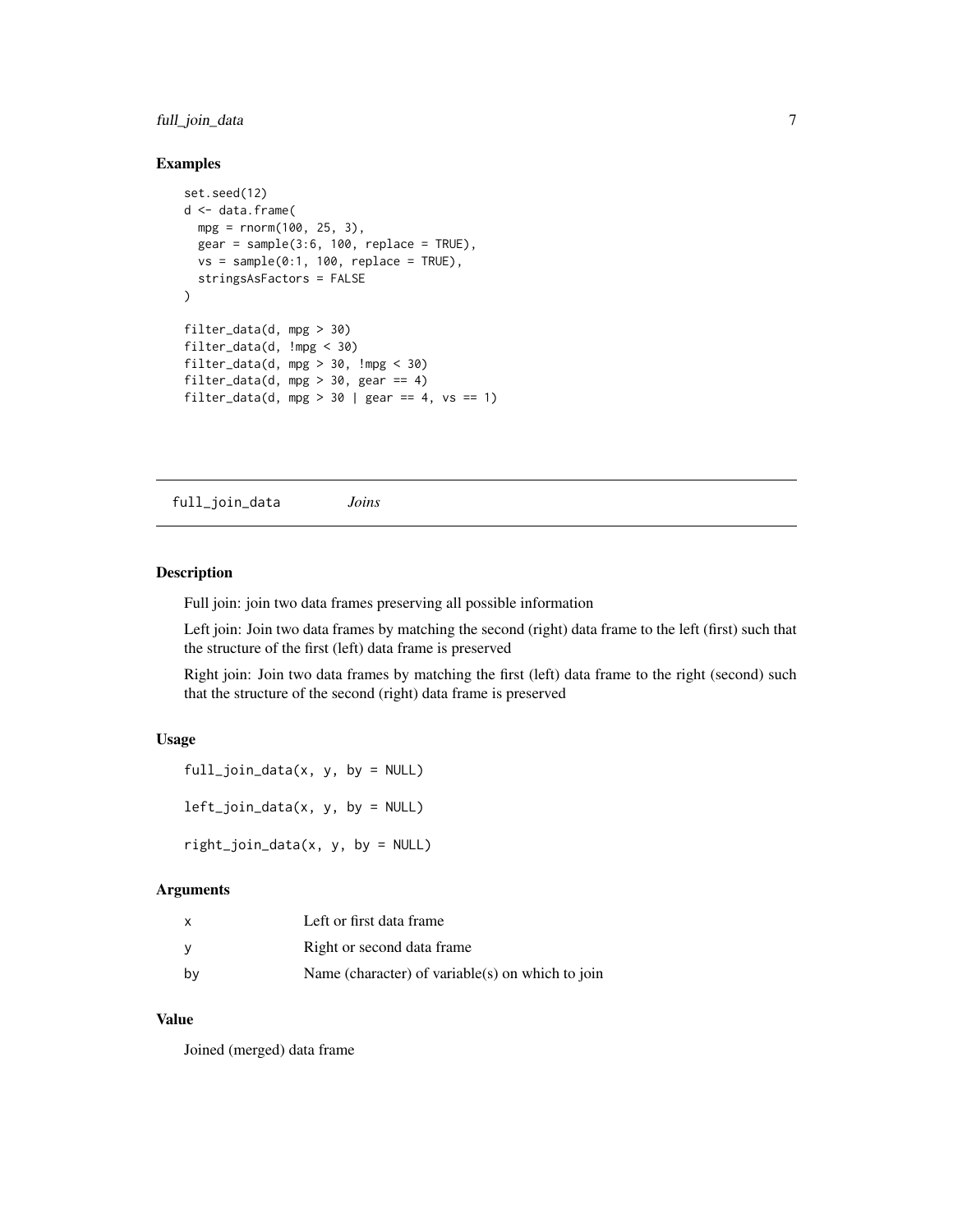# Examples

```
d1 <- tbl_data(
  x = 1:10,
  y = \text{norm}(10),
 z = letters[1:10]
)
d2 \leq - \text{thl\_data}x = sample(1:10, 20, replace = TRUE),y2 = rnorm(20)\lambda## left join
left_join_data(d1, d2)
## right join
right_join_data(d1, d2)
## full join
full_join_data(d1, d2)
```
group\_by\_data *Group data*

#### Description

Indicate grouping variables in data frame

#### Usage

```
group_by_data(.data, ...)
```
### Arguments

| .data    | Data frame                                                       |
|----------|------------------------------------------------------------------|
| $\cdots$ | Unquoted (non-standard evaluation) name(s) of group variable(s). |

#### Value

A data frame with groups attribute

```
d \le data.frame(a = c("a", "b", "c"), b = 1:3, stringsAsFactors = FALSE)
group_by_data(d, a)
```
<span id="page-7-0"></span>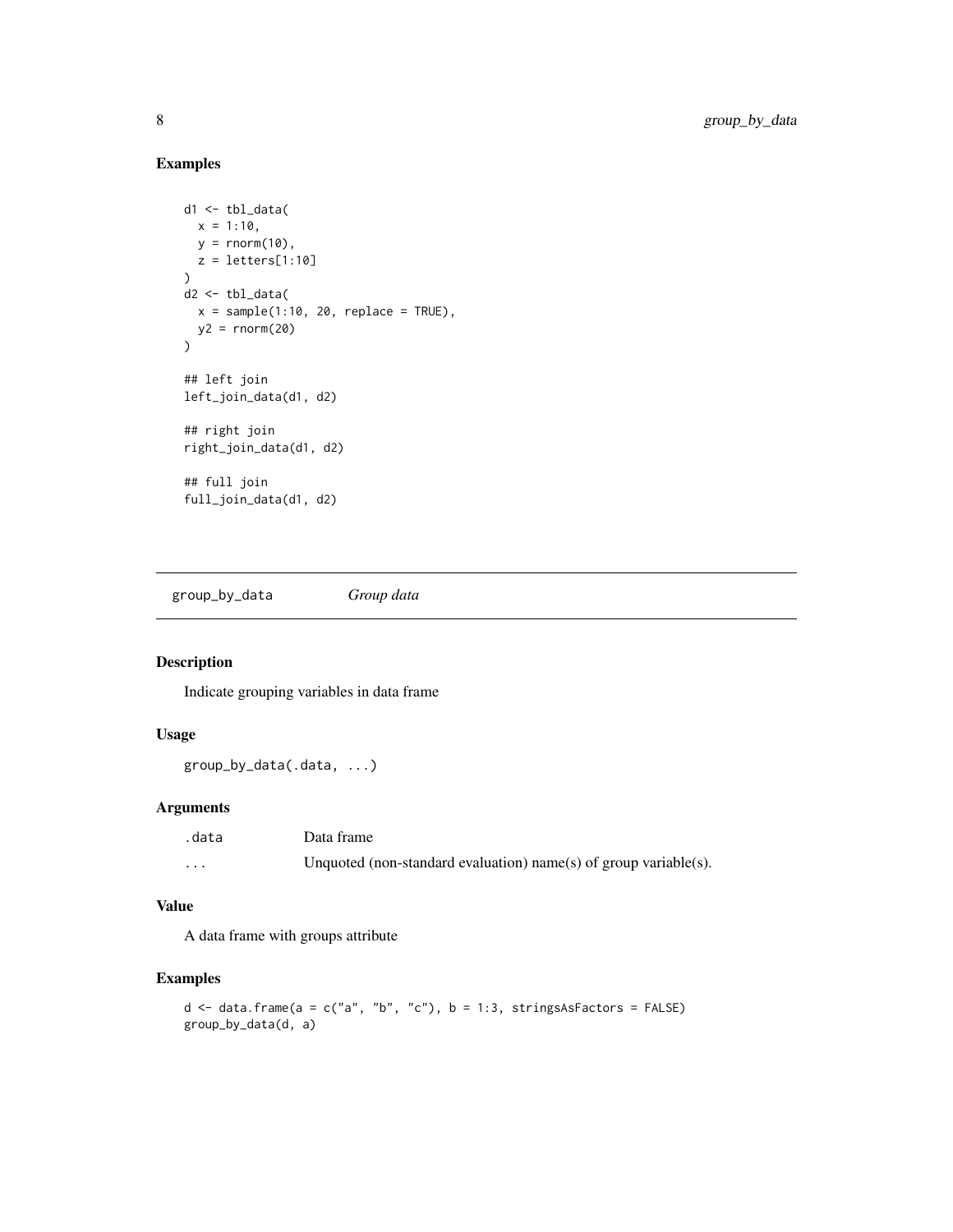# <span id="page-8-0"></span>Description

Returns row numbers for each group in grouped data

#### Usage

```
group_by_data_data(x)
```
# Arguments

x Groupted data frame

#### Value

List of row numbers for each group

group\_by\_data\_groups *Groups in grouped data*

# Description

Returns grouping variable names of grouped data

# Usage

group\_by\_data\_groups(x)

#### Arguments

x Grouped data frame

#### Value

Names of grouping variables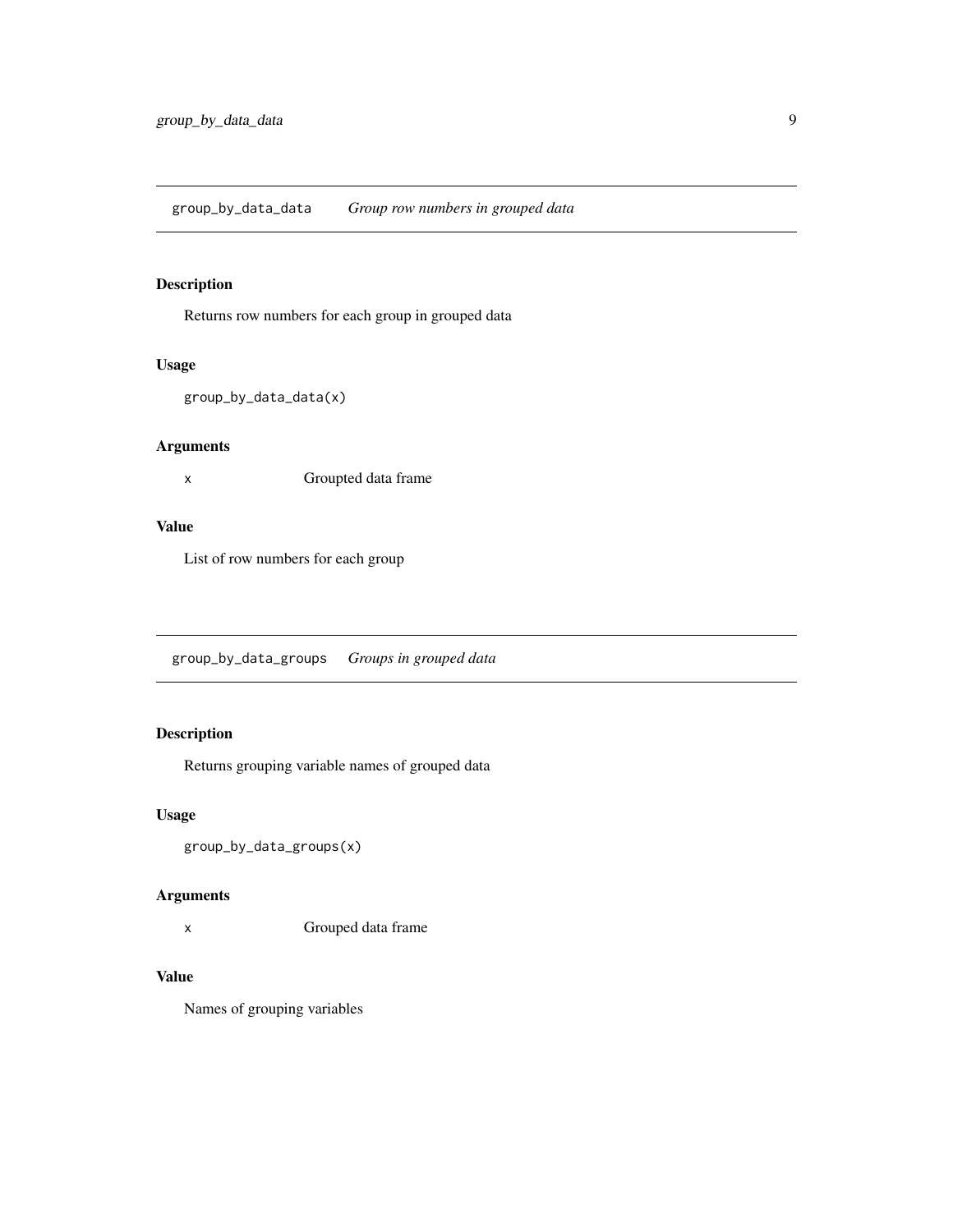<span id="page-9-2"></span><span id="page-9-0"></span>mutate\_data *Mutate data*

# Description

Wrangle data by adding or transforming columns

#### Usage

mutate\_data(.data, ...)

#### Arguments

| .data | Data frame                                                                                                                                                                                                                 |
|-------|----------------------------------------------------------------------------------------------------------------------------------------------------------------------------------------------------------------------------|
| .     | One or more expressions using non-standard evaluation designed to return a<br>column of values. These should be named variables. Any names already found<br>in the input data will override those input data frame columns |

#### Value

Mutated data frame

#### See Also

Other mutate: [mutate\\_if\\_data](#page-9-1)

<span id="page-9-1"></span>mutate\_if\_data *Mutate certain columns*

# Description

Wrangle only columns that pass a logical test

#### Usage

```
mutate_if_data(.data, .predicate, .f)
```
# Arguments

| .data      | Input data frame                                                                                          |
|------------|-----------------------------------------------------------------------------------------------------------|
| .predicate | Function applied to each column evaluating to a logical                                                   |
| . f        | Function applied to each .predicate-passing column. Can be written in the for-<br>mula $\sim$ . x format. |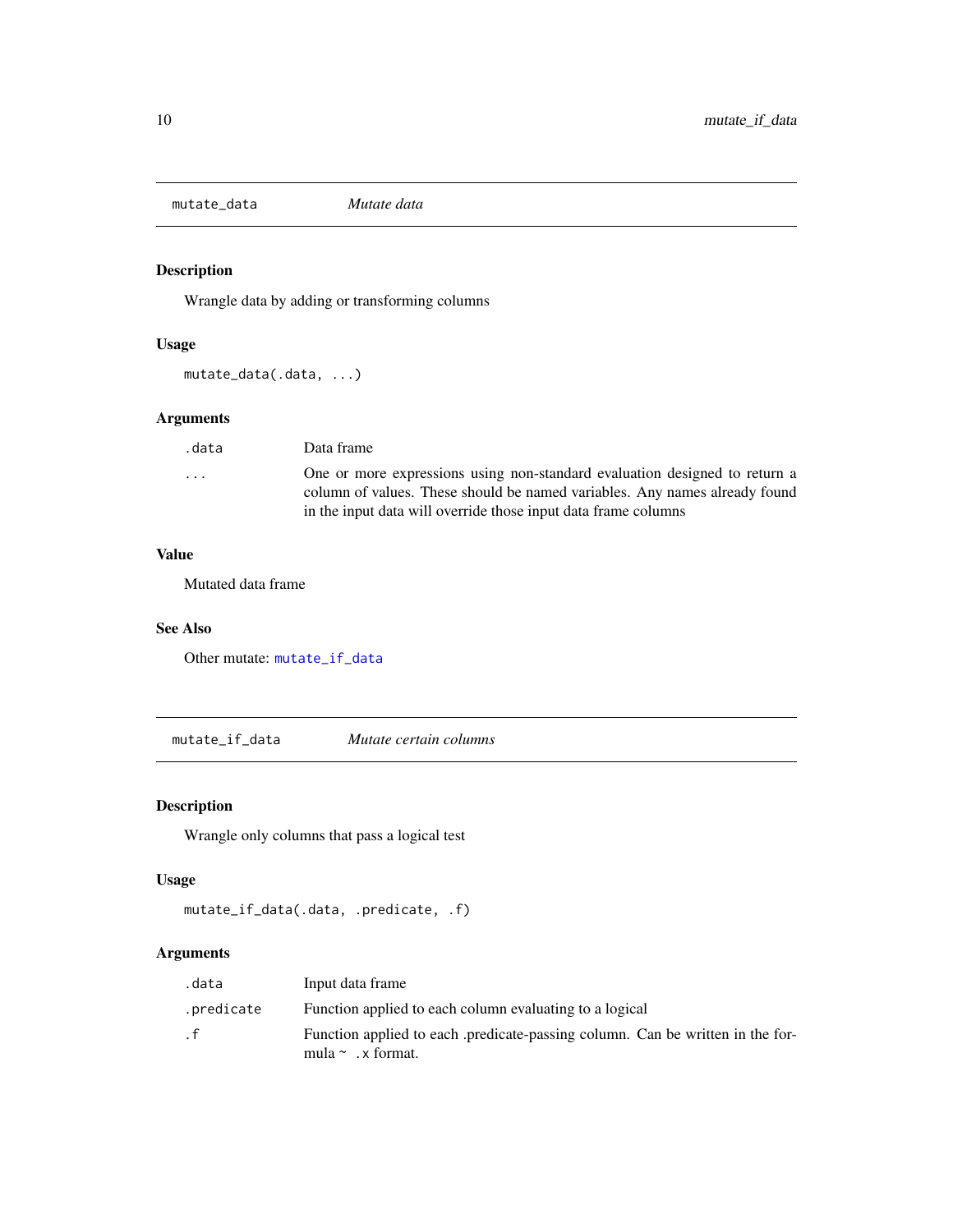#### <span id="page-10-0"></span> $n_{\text{obs}}$  11

# Value

Data frame with .predicate-passing columns mutated.

#### See Also

Other mutate: [mutate\\_data](#page-9-2)

n\_obs *Number of observersations*

#### Description

Returns number of observations in group (if no group then number of obs in data frame)

#### Usage

n\_obs()

#### Value

Number of observations in group

print.tbl\_data *Print tbl\_data*

#### Description

Method for printing pseduo tibble

#### Usage

## S3 method for class 'tbl\_data'  $print(x, n = NULL, ...)$ 

#### Arguments

|         | Input object                                                                                         |
|---------|------------------------------------------------------------------------------------------------------|
|         | Maximum number of rows to print, if NULL (default) defaults to get Option ("tbl tools. print_n", 10) |
| $\cdot$ | Other args passed to tibble or data.frame print.                                                     |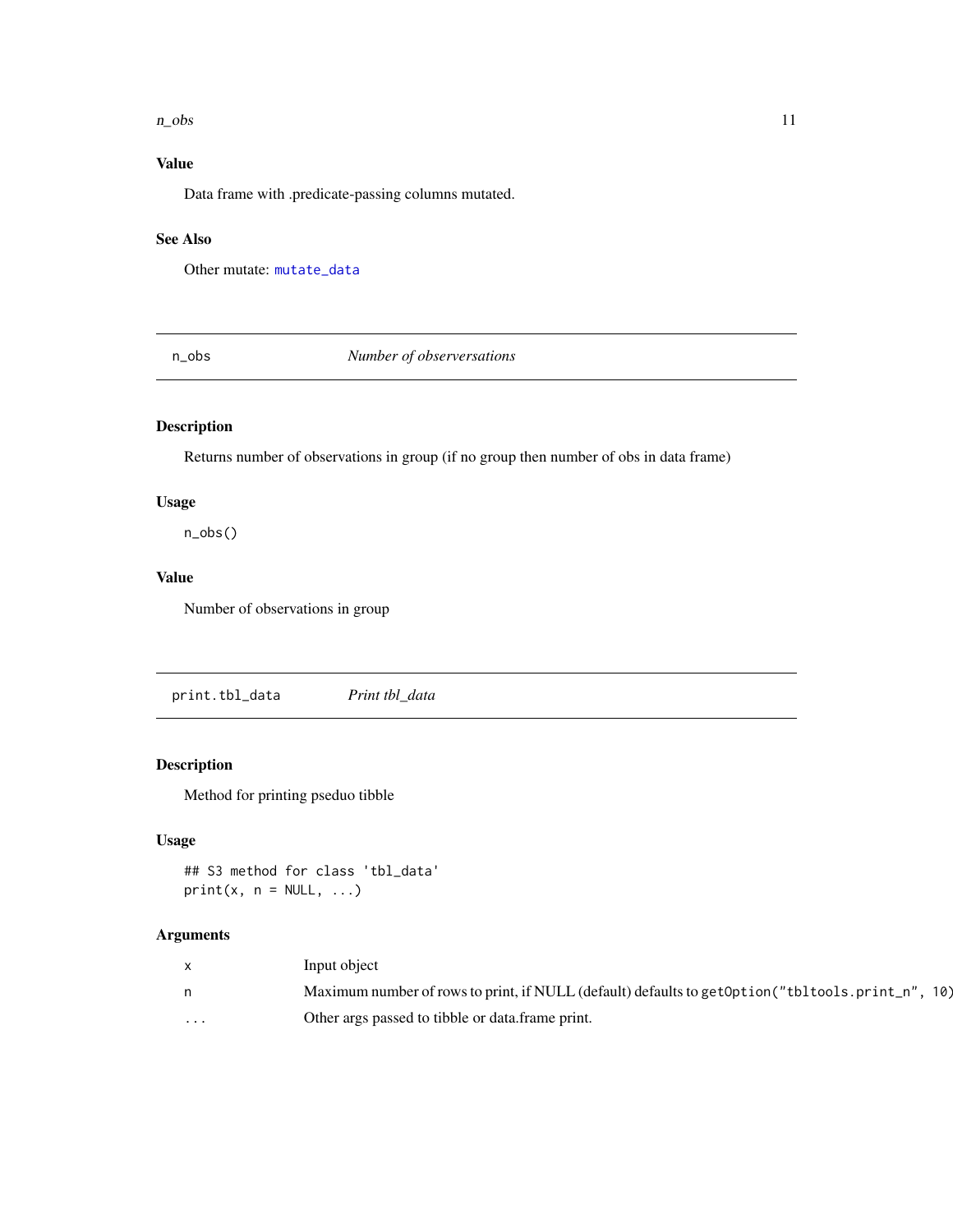<span id="page-11-0"></span>pull\_data *Pull data*

#### Description

Pull (extract) data from a data frame

#### Usage

pull\_data(.data, ...)

#### Arguments

| .data    | Input data frame                                |
|----------|-------------------------------------------------|
| $\cdots$ | Unquoted name of column to pull from data frame |

#### Value

A column pulled from its data frame (inheriting whatever class the column is)

### Examples

## pull the 'y' variable from the data frame tbl\_data(x = rnorm(5),  $y = \text{leters}[1:5])$  %>% pull\_data(y)

repos\_back *move vars to back*

#### Description

move vars to back

#### Usage

repos\_back(data, ...)

#### Arguments

| data     | data frame              |
|----------|-------------------------|
| $\cdots$ | columns to move to back |

#### Value

Reordered data frame.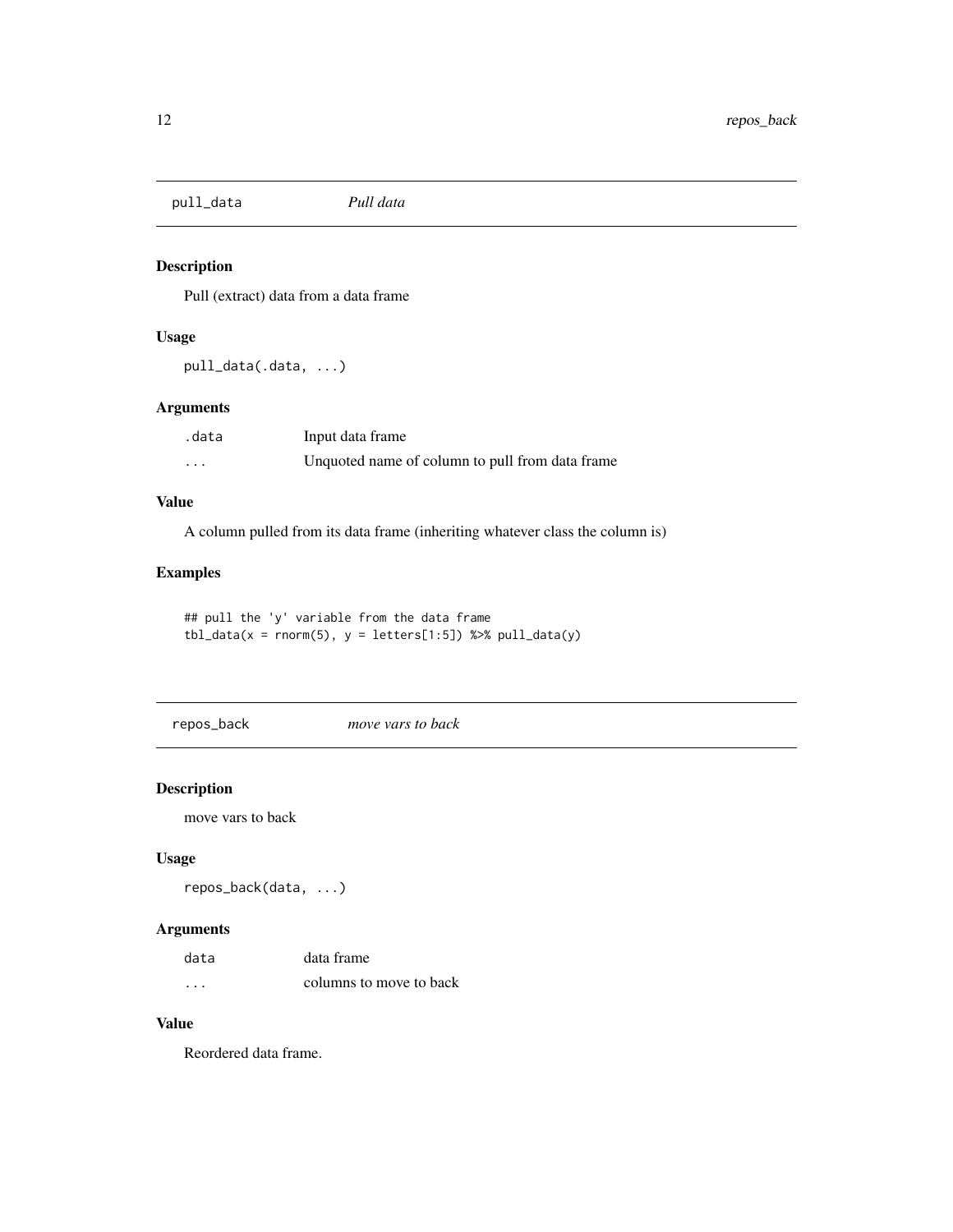#### <span id="page-12-0"></span>repos\_front 13

# Examples

```
## data with row names
d \leq data.frame(x = rnorm(5), y = rnorm(5), row.names = letters[1:5])
## move x to back
repos_back(d, x)
```
repos\_front *move vars to front*

# Description

move vars to front

#### Usage

repos\_front(data, ...)

# Arguments

| data | data frame               |
|------|--------------------------|
| .    | columns to move to front |

# Value

Reordered data frame.

```
## data with row names
d \leq data.frame(x = rnorm(5), y = rnorm(5), row.names = letters[1:5])
## move y to front
repos_front(d, y)
```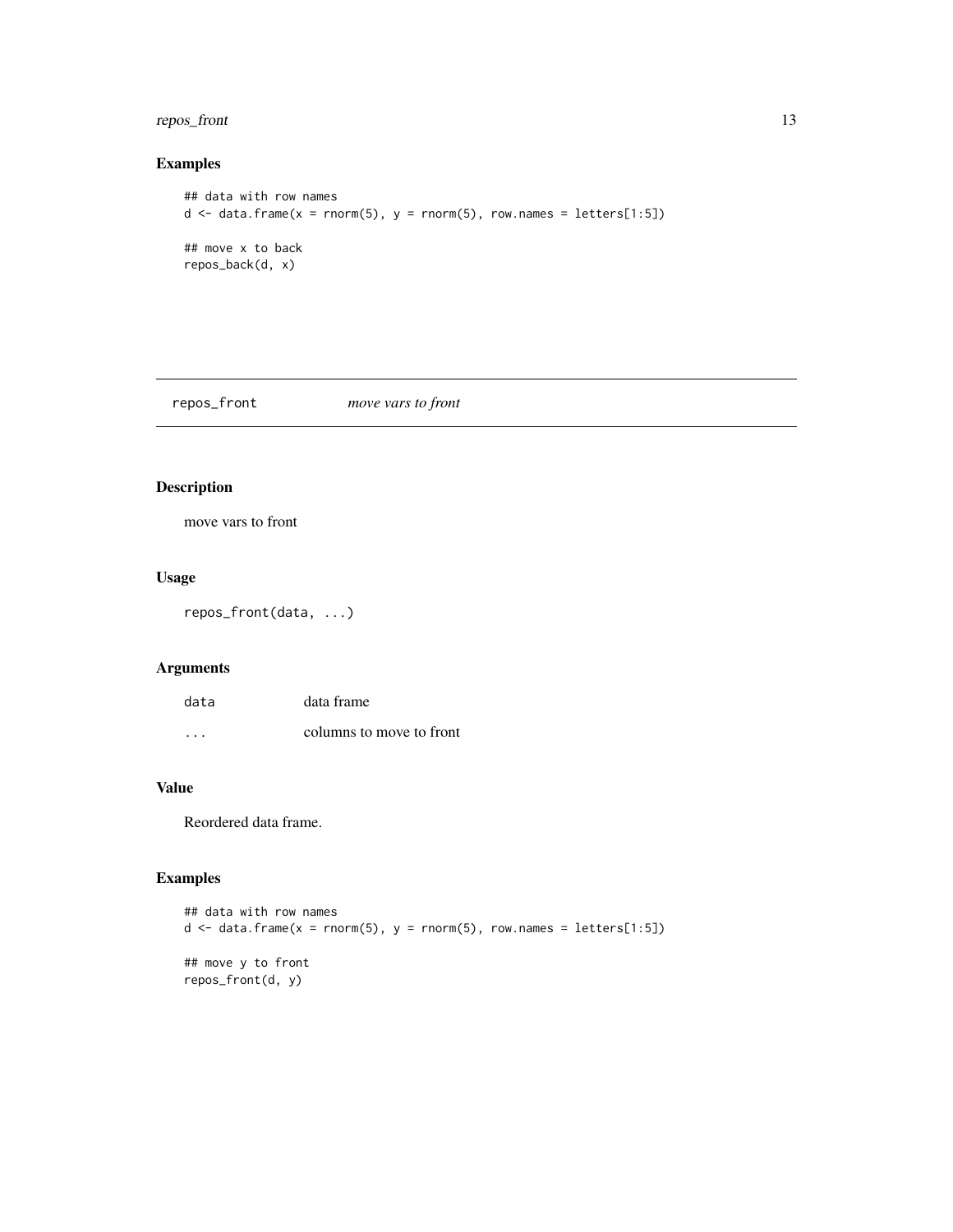<span id="page-13-0"></span>select\_data *Select columns*

#### Description

Select columns with non-standard evaluation

#### Usage

select\_data(.data, ...)

# Arguments

| .data    | Input data frame                    |
|----------|-------------------------------------|
| $\cdots$ | Unquoted names of columns to select |

### Value

Data frame with select columns

slice\_data *Slice data*

#### Description

Slice data by row number

# Usage

slice\_data(.data, ...)

#### Arguments

| .data    | Input data frame                                |
|----------|-------------------------------------------------|
| $\cdots$ | Expression to evaluate to integer row positions |

#### Value

.data of evaluated row positions

```
## data set
d \leq tbl\_data(x = norm(10), y = norm(10))## slice first 4 rows
slice_data(d, 1:4)
```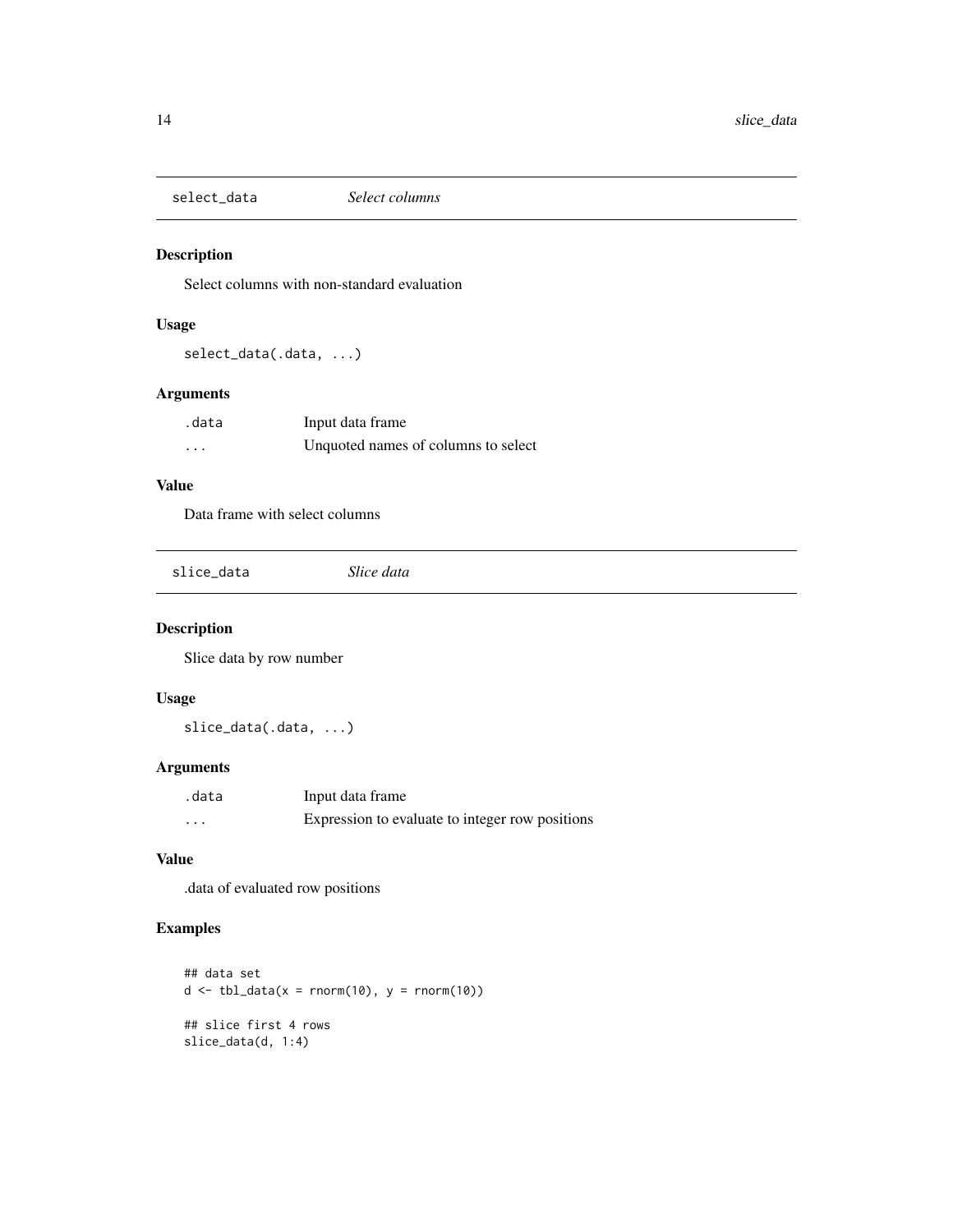<span id="page-14-0"></span>summarise\_data *Summarise data*

#### Description

Returns a summary-level data frame

#### Usage

```
summarise_data(.data, ...)
```
# Arguments

| .data                   | Data frame                                                                   |
|-------------------------|------------------------------------------------------------------------------|
| $\cdot$ $\cdot$ $\cdot$ | One or more name od expressions evaluating with non-standard evaluation to a |
|                         | single summary value.                                                        |

#### Value

A summary-level data frame

tabsort *tabsort*

# Description

Returns a sorted (descending) frequency tbl

#### Usage

```
tabsort(.data, ..., prop = TRUE, na_omit = TRUE, sort = TRUE)
```
ntbl(.data, ...)

### Arguments

| .data   | Data                                                                                                                            |
|---------|---------------------------------------------------------------------------------------------------------------------------------|
| $\cdot$ | Unquoted column names of variables to include in table. Default is to use all<br>columns.                                       |
| prop    | Logical indicating whether to include a proportion of total obs column.                                                         |
| na_omit | Logical indicating whether to exclude missing. If all responses are missing, a<br>missing value is used as the single category. |
| sort    | Logical indicating whether to sort the returned object.                                                                         |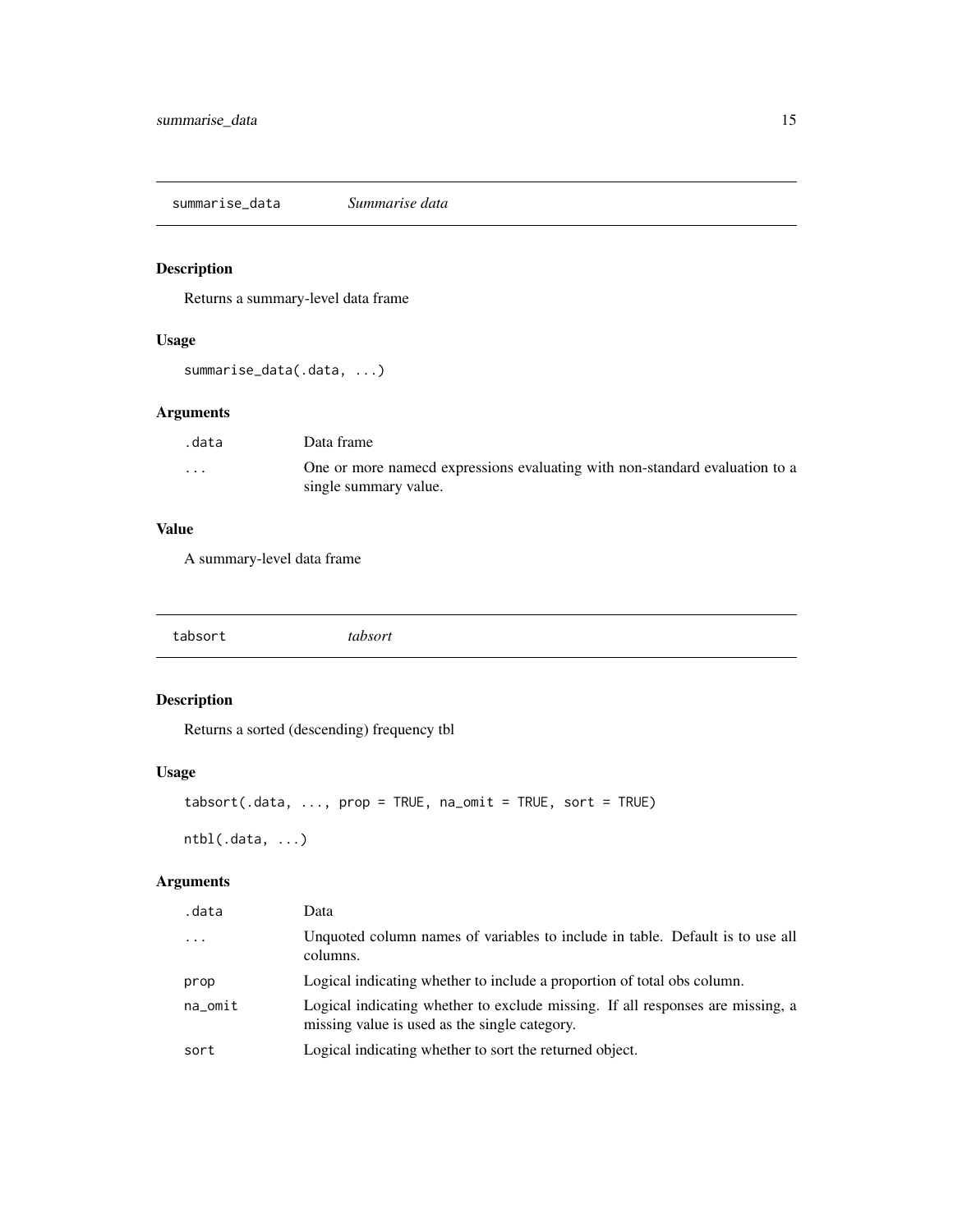### Value

Frequency tbl

#### Examples

```
## generate example data
x \leq - sample(letters[1:4], 200, replace = TRUE)
y <- sample(letters[5:8], 200, replace = TRUE)
## count and sort frequencies for each vector
tabsort(x)
tabsort(y)
## combine x and y into data frame
dat \leq data.frame(x, y)## select columns and create freq table
tabsort(dat, x)
tabsort(dat, x, y)
```
tbl\_data *tbl data*

#### Description

Create a tibble data frame

#### Usage

 $\text{thl\_data}(\ldots)$ 

#### Arguments

... A data frame, vector, or list of values of equal or single-value length–similar to [data.frame.](#page-0-0)

# Value

```
An object of class c("tbl_data", "tbl_df", "tbl", "data.frame")
```
<span id="page-15-0"></span>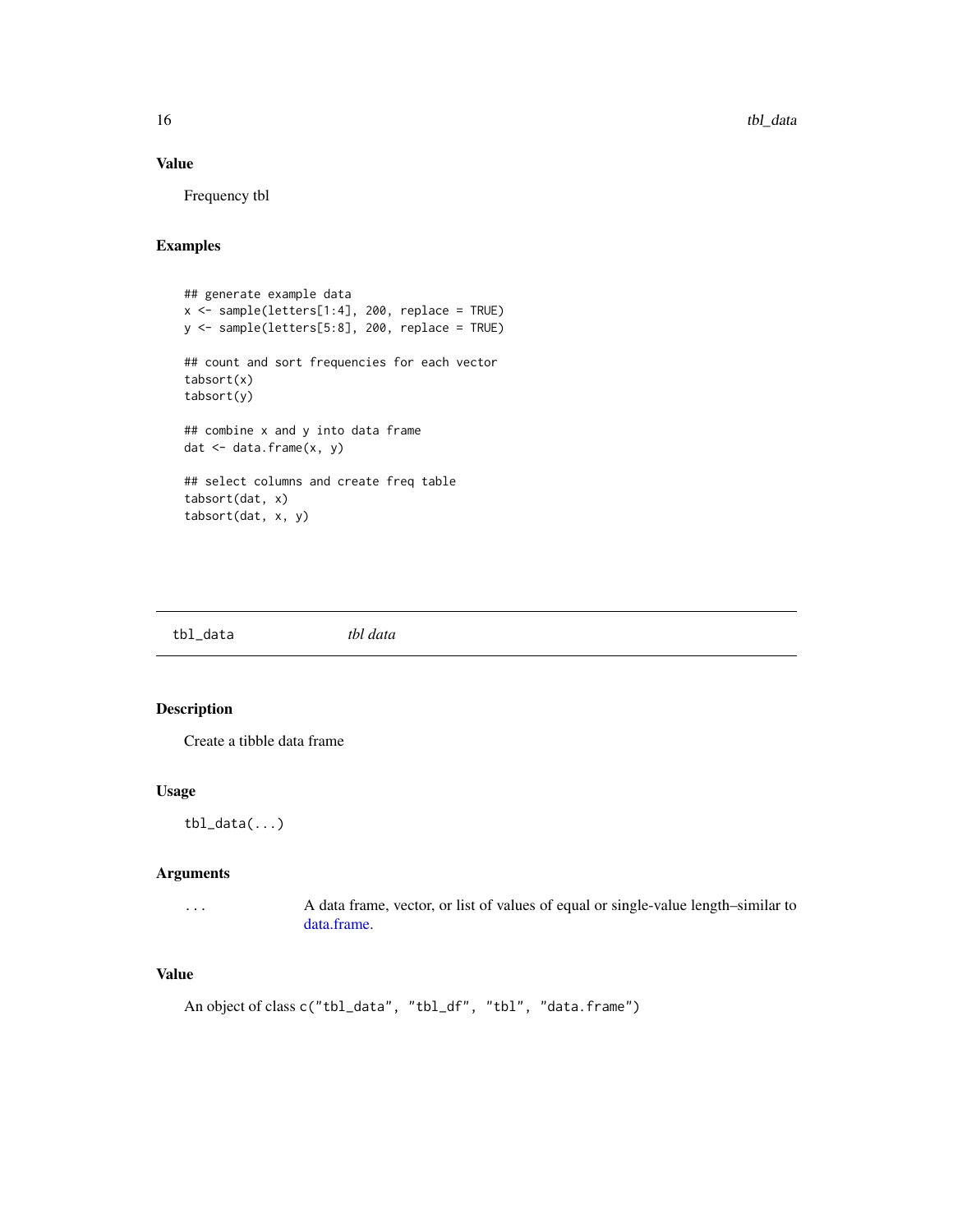<span id="page-16-0"></span>tbl\_data\_frame *Create tbl\_data\_frame*

#### Description

Creates a data frame using non-standard evaluation

#### Usage

```
tbl_data_frame(...)
```
#### Arguments

... Column vectors or expressions that reduce down to desired column vectors of data frame

#### Value

A tbl\_data data frame

#### Examples

```
## create data frame with two random variables
tbl_data_frame(
  a = rnorm(10),
  b = rnorm(10)\mathcal{L}## create variables calculated using previous variables
tbl_data_frame(
  a = rnorm(10),
  b = \text{rnorm}(10),
  c = (a + b) / 2,
  d = a + b + c\lambda
```
ungroup\_data *Ungroup data*

# Description

Ungroups grouped data

#### Usage

ungroup\_data(.data)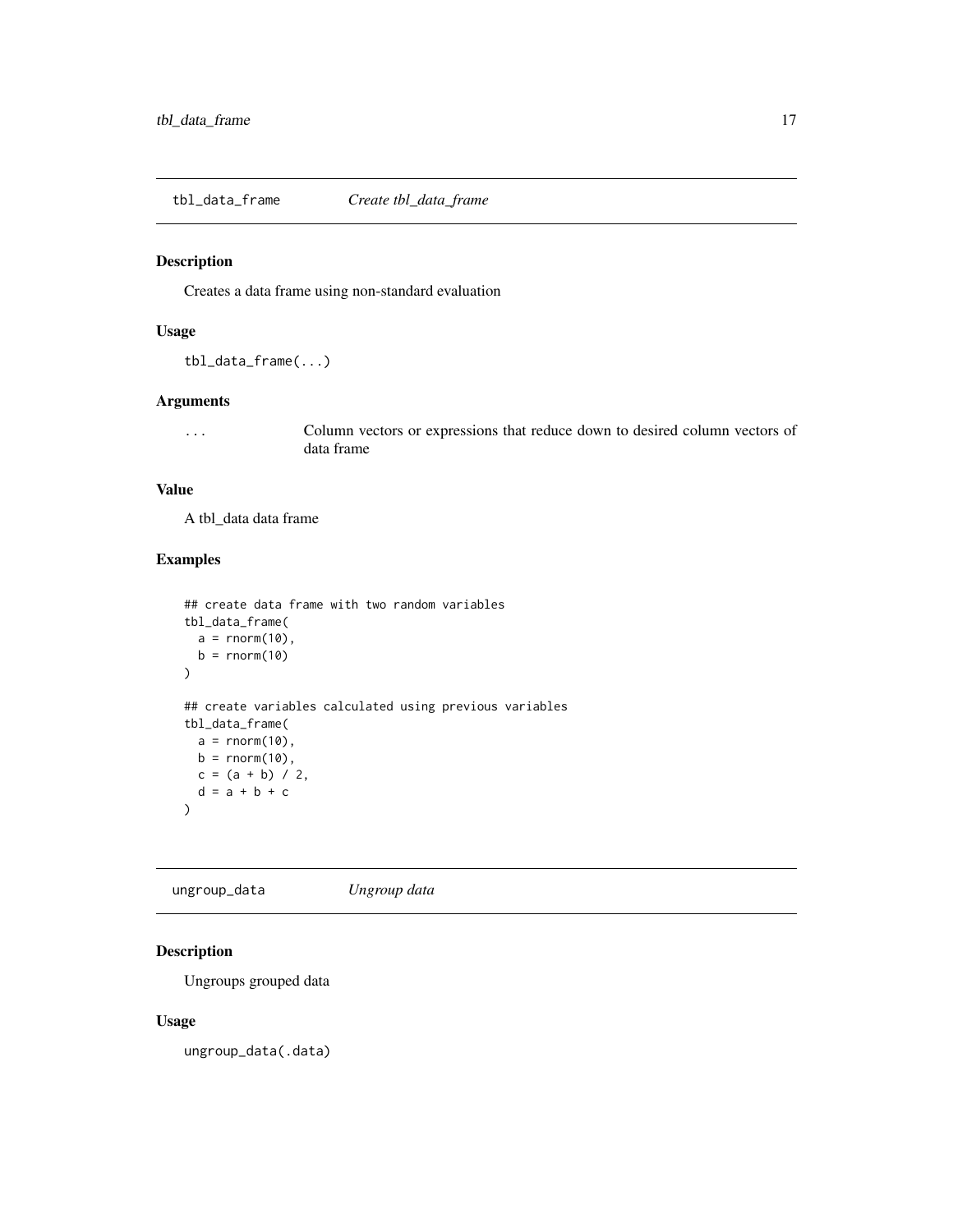# Arguments

.data Grouped data

# Value

Data grame without groups attribute